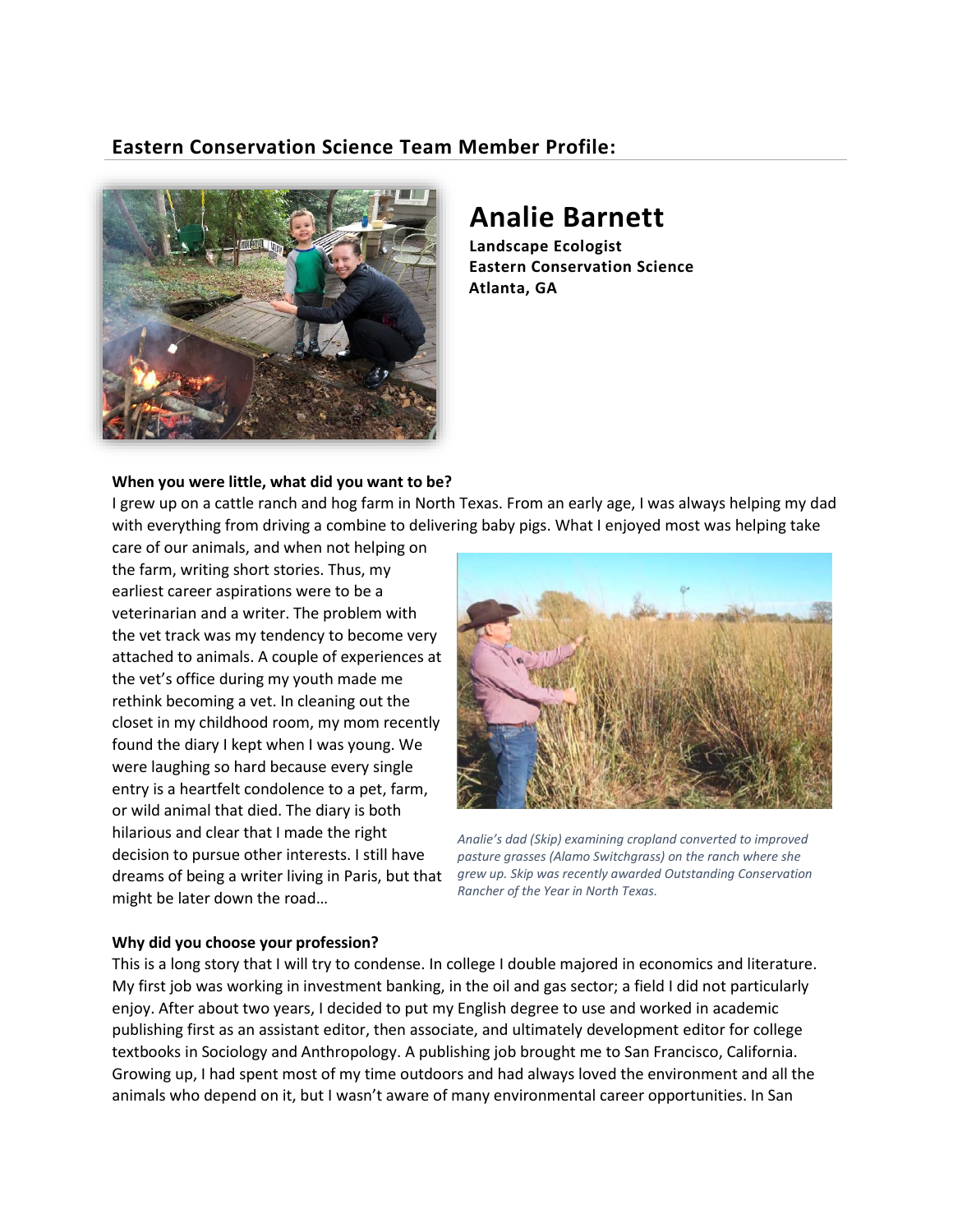Francisco, I started volunteering for environmental groups and learned more about careers in conservation and environmental science. Around the same time, the large ranch across from my family's land sold and was subdivided into ranchettes. I remember coming home for a visit from California and being struck by the fragility and vulnerability of the land that I had grown up loving. Our family decided to put most of our land in conservation easements with a local land trust and the NRCS Grassland Reserve Program to maintain the land as a working cattle ranch. Through these experiences, my interest in conservation planning was formed. I found several graduate programs that were of interest, and I started taking science courses at a local college in the Bay Area to obtain all the prerequisites I was missing. I ultimately decided to go to Duke University due to their geospatial program, a scholarship, and my significant other (Mike) had his sights on pharmacy school at the University of North Carolina, right down the road from Duke. At Duke I discovered I loved both spatial and statistical analysis, and how they could be used together to improve conservation planning and natural resource management. Mike did end up at the University of North Carolina and we cannot peacefully watch a Duke-UNC basketball game together. Go Blue Devils!

## **What's one project that you're working on right now?**

I am working on a project to identify coastal marshes in the South Atlantic and Gulf of Mexico that we hypothesize will be more resilient to sea level rise based on the configuration and condition of their migration space, which refers to the adjacent lowlands that provide space for tidal habitats to migrate landward as sea levels increase. Specifically, I am evaluating thousands of coastal sites in the project area for the size, configuration, and tidal diversity of their migration space, as well as the key processes necessary to support the migration of coastal habitats. Each site will ultimately receive a resilience "score" based on the likelihood that its coastal habitats can migrate to adjacent lowlands under different sea level rise scenarios. This work is funded by NOAA's Coastal and Ocean Climate Applications (COCA) program, the Donnelley Foundation, and the Doris Duke Charitable Foundation, and is expected to be complete by 2019. We have a fantastic and highly engaged steering committee for this project, comprised of staff from TNC chapters and state and federal agencies, whose input has greatly improved and advanced this work.

## **What was an accomplishment from last year that you're proud of?**

I was an athlete in high school and college and have always been physically active, until my son was born three years ago. As a new mom trying and failing to do everything perfectly, I did not take care of me. Starting last January, I decided to make time to exercise regularly and perhaps more importantly, to not feel guilty about it. A year later, I am very proud of myself for sticking to it, and I am a much happier and healthier person for it.

## **How do you spend your free time?**

Chasing after my three-year-old son, Finch! I love spending my

weekends hiking with my family. Mike and I also love to travel, and we look forward to sharing that more with Finch as he gets older. When I get some free time, I enjoy reading, and thinking about writing my first book. My favorite book I read last year was "Educated" by Tara Westover. It was a fascinating story with an interesting perspective on education that made me appreciate both the formal and informal educational opportunities I had growing up.

*Finch, Mike, and Analie*